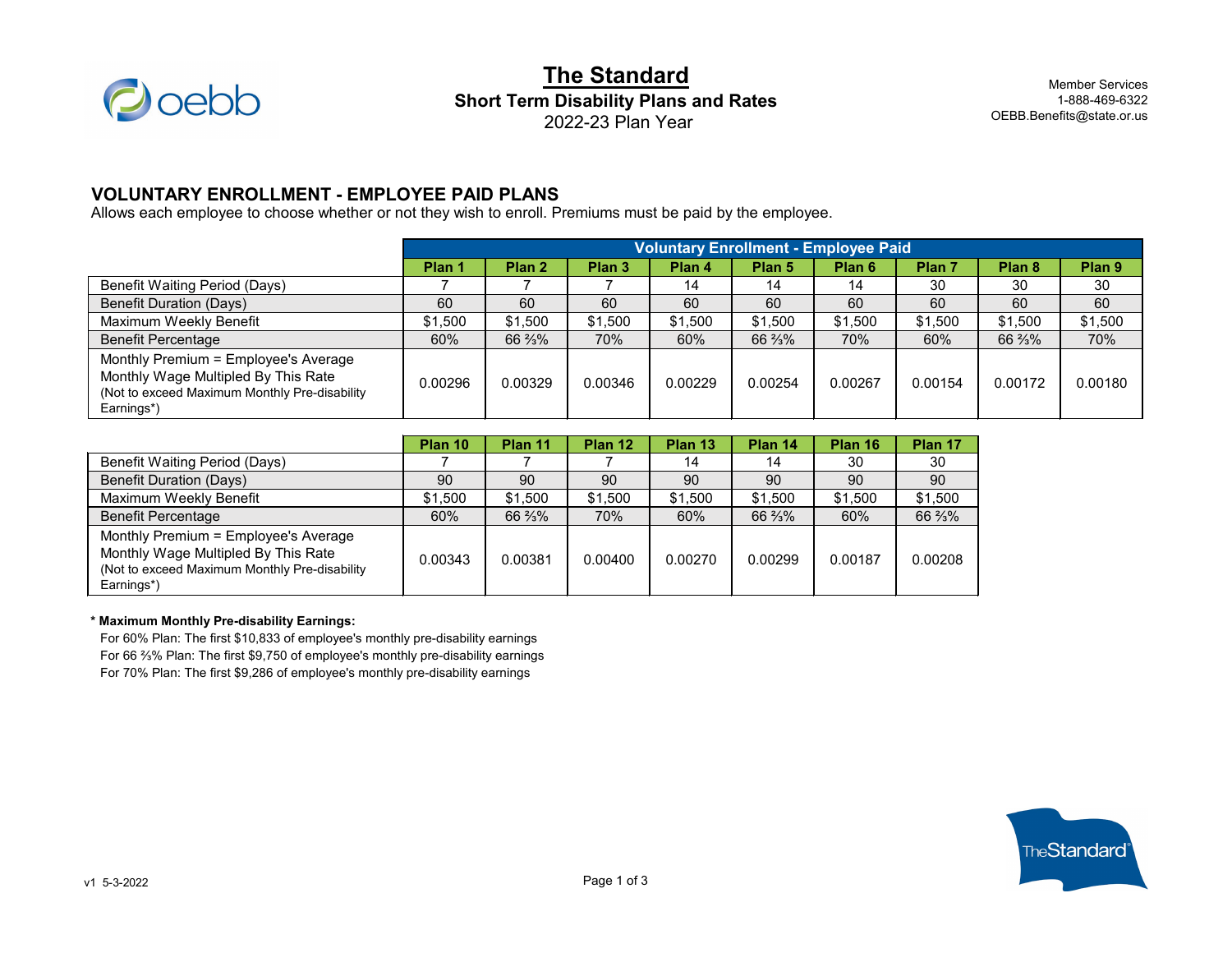

**The Standard Short Term Disability Plans and Rates** 2022-23 Plan Year

Member Services 1-888-469-6322 OEBB.Benefits@state.or.us

## **MANDATORY ENROLLMENT - EMPLOYER PAID PLANS**

Requires all employees to enroll. Premiums must be paid by the employer.

|                                                                                                                                            | <b>Mandatory Enrollment - Employer Paid</b> |         |         |         |         |         |         |         |         |
|--------------------------------------------------------------------------------------------------------------------------------------------|---------------------------------------------|---------|---------|---------|---------|---------|---------|---------|---------|
|                                                                                                                                            | Plan 19                                     | Plan 20 | Plan 21 | Plan 22 | Plan 23 | Plan 25 | Plan 28 | Plan 31 | Plan 32 |
| <b>Benefit Waiting Period (Days)</b>                                                                                                       |                                             |         |         | 14      | 14      | 30      |         | 14      | 14      |
| <b>Benefit Duration (Days)</b>                                                                                                             | 60                                          | 60      | 60      | 60      | 60      | 60      | 90      | 90      | 90      |
| Maximum Weekly Benefit                                                                                                                     | \$1,500                                     | \$1,500 | \$1,500 | \$1,500 | \$1,500 | \$1,500 | \$1,500 | \$1,500 | \$1,500 |
| <b>Benefit Percentage</b>                                                                                                                  | 60%                                         | 66 %%   | 70%     | 60%     | 66 %%   | 60%     | 60%     | 60%     | 66 %%   |
| Monthly Premium = Employee's Average<br>Monthly Wage Multipled By This Rate<br>(Not to exceed Maximum Monthly Pre-disability<br>Earnings*) | 0.00309                                     | 0.00343 | 0.00361 | 0.00245 | 0.00272 | 0.00168 | 0.00361 | 0.00284 | 0.00315 |

|                                                                                                                                            | Plan 34 | Plan 35 |
|--------------------------------------------------------------------------------------------------------------------------------------------|---------|---------|
| <b>Benefit Waiting Period (Days)</b>                                                                                                       | 30      | 30      |
| <b>Benefit Duration (Days)</b>                                                                                                             | 90      | 90      |
| Maximum Weekly Benefit                                                                                                                     | \$1,500 | \$1,500 |
| <b>Benefit Percentage</b>                                                                                                                  | 60%     | 66 3/3% |
| Monthly Premium = Employee's Average<br>Monthly Wage Multipled By This Rate<br>(Not to exceed Maximum Monthly Pre-disability<br>Earnings*) | 0.00194 | 0.00215 |